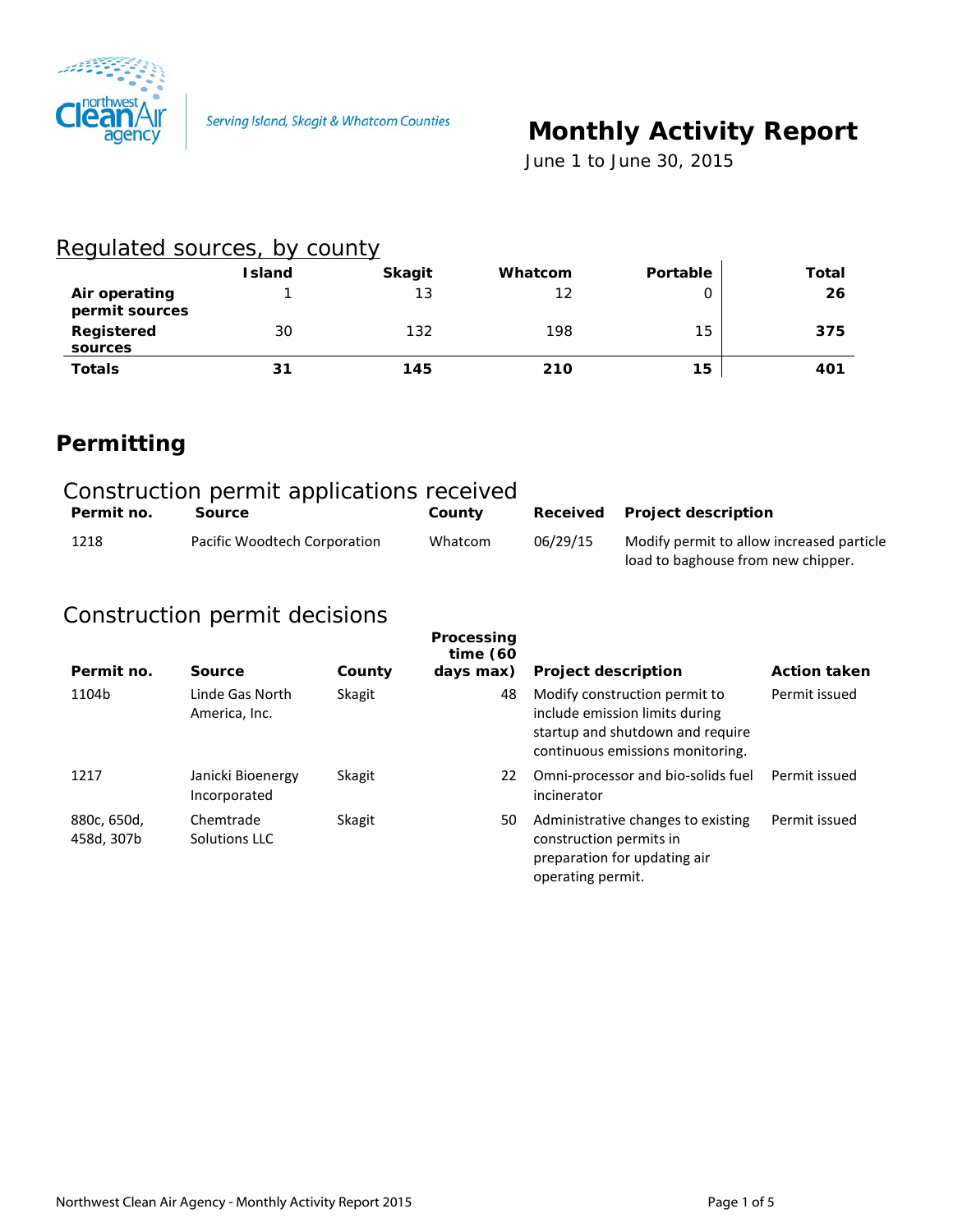#### **Enforcement**

## Alleged violations

| Case<br>no.<br>4142 | <b>Issue</b><br>date<br>06/09/15 | <b>Source</b><br>PCI Industrial           | County<br>Whatcom    | Alleged violation description<br>Failure to apply for and obtain permits prior to establishing a spray<br>coating and sandblasting facility. |
|---------------------|----------------------------------|-------------------------------------------|----------------------|----------------------------------------------------------------------------------------------------------------------------------------------|
| 4153                | 06/11/15                         | Garrick Sager                             | Skagit               | Illegal outdoor fire containing prohibited materials.                                                                                        |
| 4154                | 06/11/15                         | <b>Kenneth Harms</b>                      | Whatcom              | Installation of an uncertified hydronic heater.                                                                                              |
| 4155                | 06/17/15                         | <b>Alternate Heating</b><br>Systems, Inc. | Harrisonville,<br>PA | Sale of an uncertified, and therefore illegal, hydronic heater in the state<br>of Washington.                                                |
| 4159                | 06/24/15                         | DariTech, Inc.                            | Whatcom              | Failure to maintain records and follow work practices as required by<br>permit.                                                              |

#### Penalties issued

 $\overline{a}$ 

| Case<br>no. | <b>Source</b>                              | County  | Amount  | Conditionally<br>reduced or<br>suspended <sup>1</sup> to | Alleged violation description                                                                                                                                                                                                                                                                                          |
|-------------|--------------------------------------------|---------|---------|----------------------------------------------------------|------------------------------------------------------------------------------------------------------------------------------------------------------------------------------------------------------------------------------------------------------------------------------------------------------------------------|
| 4106        | Dakota Creek<br><b>Industries</b>          | Skagit  | \$0     | N/A                                                      | Xylene emissions exceeded permit limit for single<br>hazardous air pollutant. However, emissions have not<br>exceeded the major source threshold.                                                                                                                                                                      |
| 4122a       | <b>Northwest Marine</b><br>Industries, LLC | Whatcom | \$3,000 | N/A                                                      | 12/23/14: Case No. 4122 reissued as 4122a to change<br>the name of the facility from Northwest Marine<br>Industries to Northwest Marine Industries, LLC. Failure<br>to apply for and receive a construction permit prior to<br>establishing a boat building facility at 809 Harris Ave.,<br>Building 6, in Bellingham. |
| 4138        | Jerod & Amber<br>Barth                     | Skagit  | \$2,014 | \$1,014                                                  | Illegal outdoor fire. Pile size was approximately 20'x<br>20' x 15' and contained prohibited material in the form<br>of railroad ties, construction debris, and household<br>garbage.                                                                                                                                  |

<span id="page-1-0"></span><sup>&</sup>lt;sup>1</sup> In some cases, NWCAA offers air pollution sources the opportunity to reduce their penalty by agreeing to specific actions that go beyond compliance requirements. Alternatively, a portion of a penalty may be suspended, holding the remainder of the penalty due if the violation is repeated within 5 years.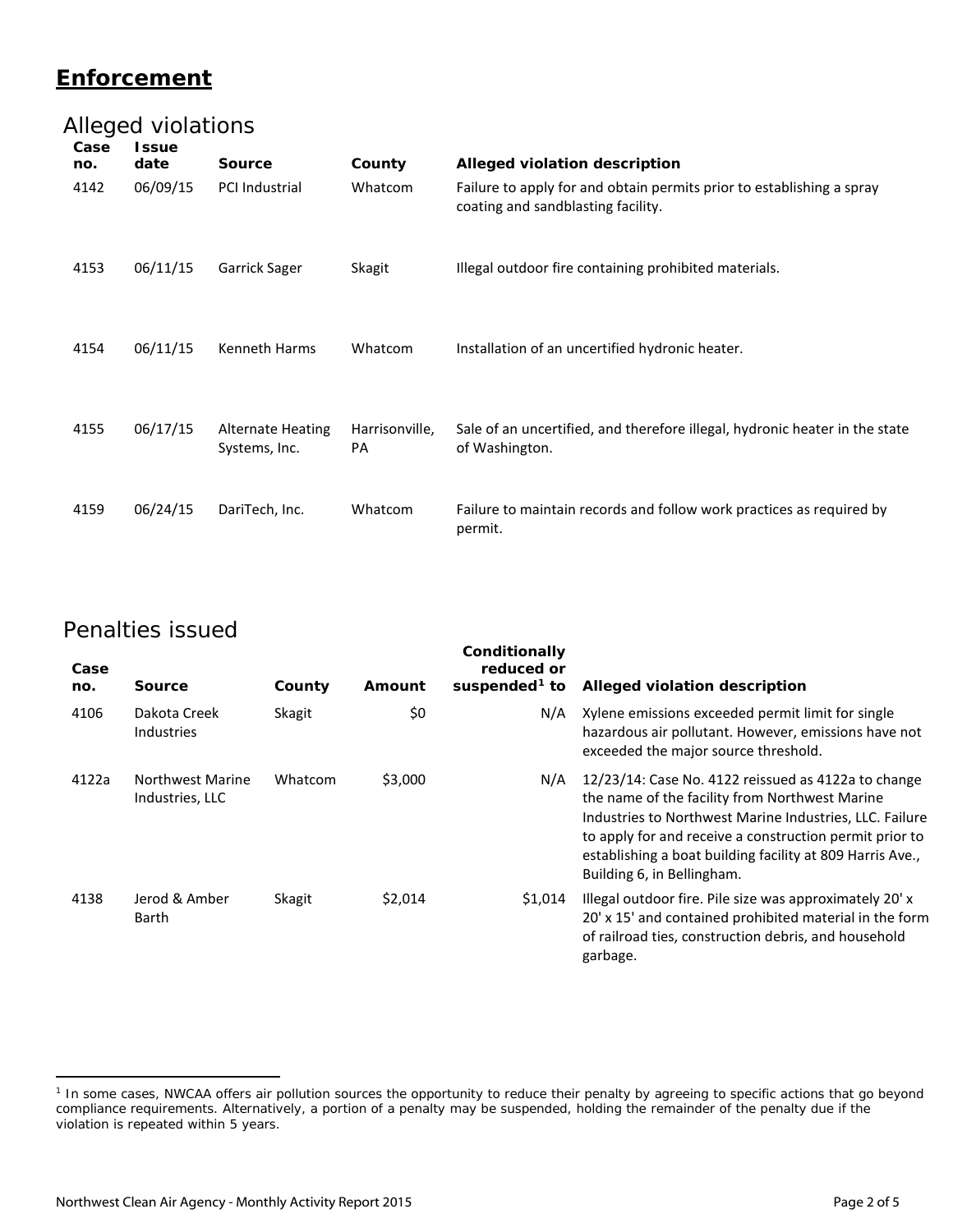## Penalties issued (cont.)

| Case<br>No. | <b>Source</b>                              | County  | Amount  | Conditionally<br>reduced or<br>suspended <sup>1</sup> to | Alleged violation description                                                                                                                                  |
|-------------|--------------------------------------------|---------|---------|----------------------------------------------------------|----------------------------------------------------------------------------------------------------------------------------------------------------------------|
| 4140        | Robert W. Wilson                           | Skagit  | \$750   | N/A                                                      | Illegal outdoor fire. Pile size was approximately 8' x 8' x<br>1' and contained prohibited material in the form of<br>commercial garbage, plastics, and paper. |
| 4122a       | <b>Northwest Marine</b><br>Industries, LLC | Whatcom | \$3,000 | N/A                                                      | Failure to apply for and receive a construction permit<br>prior to establishing a boat building facility.                                                      |

# Industry reports of process upsets with potential excess emissions

| Date     | <b>Source</b>                           | County |
|----------|-----------------------------------------|--------|
| 06/02/15 | Puget Sound Refinery                    | Skagit |
| 06/19/15 | Tesoro Refining & Marketing Company LLC | Skagit |
| 06/19/15 | <b>Chemtrade Solutions</b>              | Skagit |

### Complaint summary

| Number of complaints by type   |     |
|--------------------------------|-----|
| Asbestos                       |     |
| Dust, road/lot or construction |     |
| Information call               |     |
| Marijuana                      |     |
| Odor                           | 47  |
| Other                          |     |
| Outdoor burning                | 1 Q |
| Woodstove                      |     |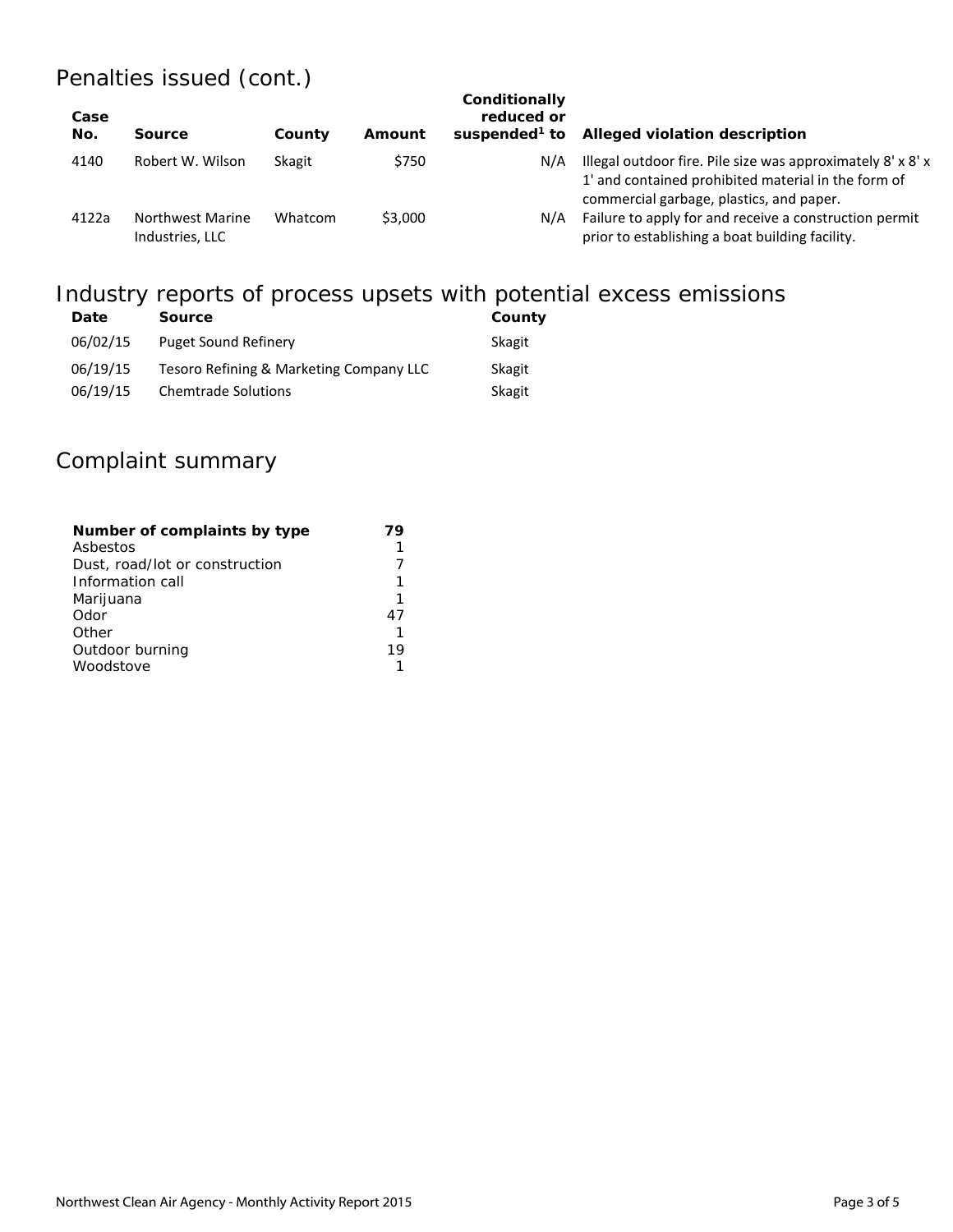